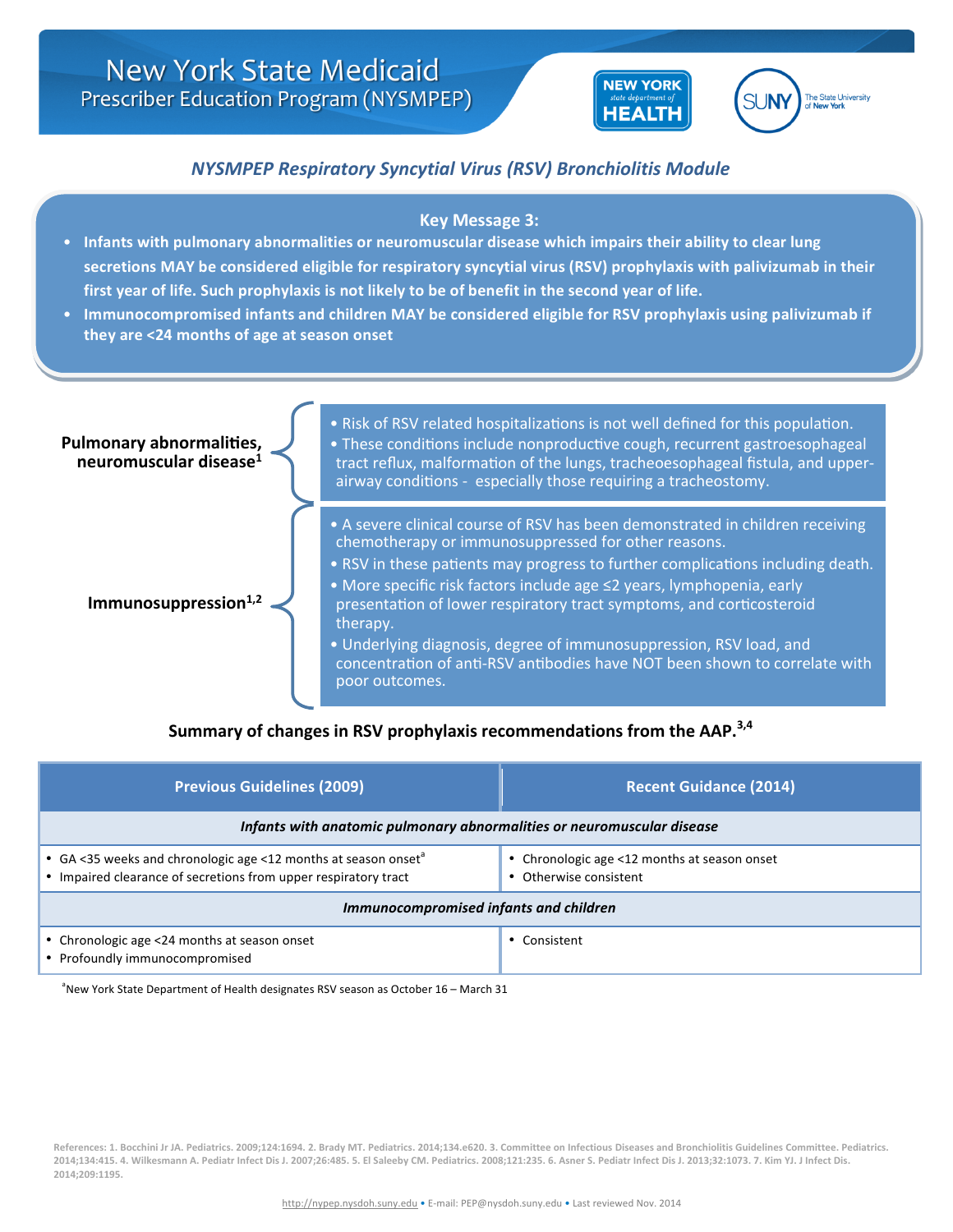## **Literature Summary**

Limited data exist for the following populations. The following studies indicate that immunocompromised infants may benefit from prophylaxis if they are in their first 24 months of life, as they are likely to experience adverse outcomes associated with RSV progression. This is especially true for those exposed to smoke, radiation, **or** who present with an absolute lymphocyte count (ALC) ≤100 cells/mm. Infants with neuromuscular impairment or pulmonary abnormalities are more likely to require intensive care and mechanical ventilation associated with RSV, and may therefore be considered for prophylaxis in their first year of life.

| <b>Trial</b>                    | <b>Design</b>           | <b>Population</b>                                                                                                                                                                                   | <b>Endpoints</b>                                                                                                                                                                                                                                                                         | <b>Results</b>                                                                                                                                                                                                                                                                                                                                                                                                                                                                                                                                         | <b>Conclusions</b>                                                                                                                                                                                      |
|---------------------------------|-------------------------|-----------------------------------------------------------------------------------------------------------------------------------------------------------------------------------------------------|------------------------------------------------------------------------------------------------------------------------------------------------------------------------------------------------------------------------------------------------------------------------------------------|--------------------------------------------------------------------------------------------------------------------------------------------------------------------------------------------------------------------------------------------------------------------------------------------------------------------------------------------------------------------------------------------------------------------------------------------------------------------------------------------------------------------------------------------------------|---------------------------------------------------------------------------------------------------------------------------------------------------------------------------------------------------------|
| Wilkesmann<br>2007 <sup>4</sup> | P, MC cohort            | n=1,541 with clinically<br>relevant NMI<br>identified based on<br>physician<br>recommendations,<br>compared to those<br>without NMI over 6<br>consecutive RSV<br>seasons (1999-2005),<br>in Germany | Pulmonary abnormalities/neuromuscular disease<br>Clinically relevant<br>aspects of the<br>management of NMI<br>inpatients with RSV<br>infection<br>• PICU admission<br>• Acute otitis media<br>infection<br>• Seizures<br>• Apnea<br>• Fever<br>• Hypoxemia<br>• Tachypnea<br>• Wheezing | Total of 1,568 RSV infections<br>NMI vs. Without NMI<br>PICU admission<br>$\bullet$<br>45% vs 10%, P<0.001<br>OR 4.94, 95% CI 2.69 to 8.94<br>Acute otitis media infection<br>10% vs 5%, P<0.07<br>• Seizures<br>15% vs 2%, P<0.001<br>• Apnea<br>11% vs 11%, P=0.92<br>Fever<br>$\bullet$<br>23% vs 25%, P=0.8<br>Hypoxemia<br>$\bullet$<br>34% vs 27%, P=0.19<br>Tachypnea<br>$\bullet$<br>63% vs 0.46%, P=0.01<br>• Wheezing<br>67% vs 55%, P=0.03<br><b>Mechanical ventilation</b><br>requirement<br>9.6% vs 1.9%<br>OR 3.85, 95% CI 1.28 to 10.22 | Children with clinically<br>relevant NMI hospitalized<br>with RSV infection are<br>more likely to be<br>admitted to the PICU<br>and require mechanical<br>ventilation.                                  |
|                                 |                         |                                                                                                                                                                                                     | Immunocompromised                                                                                                                                                                                                                                                                        |                                                                                                                                                                                                                                                                                                                                                                                                                                                                                                                                                        |                                                                                                                                                                                                         |
| <b>El Saleeby</b><br>20075      | Retrospective<br>cohort | n=58 patients<br>aged <21 yr with<br>neoplasias,<br>hematologic<br>disorders,<br>immunodeficiency<br>syndromes, or<br>HSCTs with RSV,<br>between 1997 and<br>2005, at hospital<br>in Tennessee      | Risk factors for severe<br>RSV infection and death<br>(multivariate and<br>univariate regression,<br>respectively)                                                                                                                                                                       | Risk factors for LRTI:<br><b>Diagnosis</b><br>• ALL: 8.7% (reference)<br>• HSCT/AML/SCIDS: 42%,<br>OR 2.84, 95% CI 0.43 to 18.7<br>· Solid tumor: 36.4%,<br>OR 1.72, 95% CI 0.19 to 15.9<br>Age<br>>2 yr: 14.6% (reference)<br>$\cdot$ 0-2 yr: 58.8%,<br>OR 9.84, 95% CI 1.95 to 49.8<br>Profound lymphopenia (ALC ≤100<br>cells/mm <sup>3</sup> at diagnosis)<br>• No: 20.8% (reference)                                                                                                                                                              | Profound lymphopenia<br>and young age are<br>independently associated<br>with RSV LRTI. LRTI may<br>progress to death,<br>particularly in HSCT<br>patients age 2 years or<br>less being treated for AML |

References: 1. Brady MT. Pediatrics. 2014;134:e620. 2. Hall CB. *N Engl J Med.* 2009;360:588. 3. Committee on Infectious Diseases and Bronchiolitis Guidelines Committee. Pediatrics. 2014;134:415. 4. Bocchini Jr JA. *Pediatrics*. 2009;124:1694. 5. Stevens TP. *Arch Pediatr Adolesc Med*. 2000;154:55. 6. Boyce TG. *J Pediatr*. 2000;137:865. 7. Winterstein AG. *JAMA Pediatr*. 2013;167:1118. 8. IMPACT RSV Study Group. *Pediatrics*. 1998;102:531. 9. Feltes TF. *J Pediatr*. 2003;143:532. 10. Chang RK and Chen AY. *Pediatr Cardiol*. 2010;31:90.